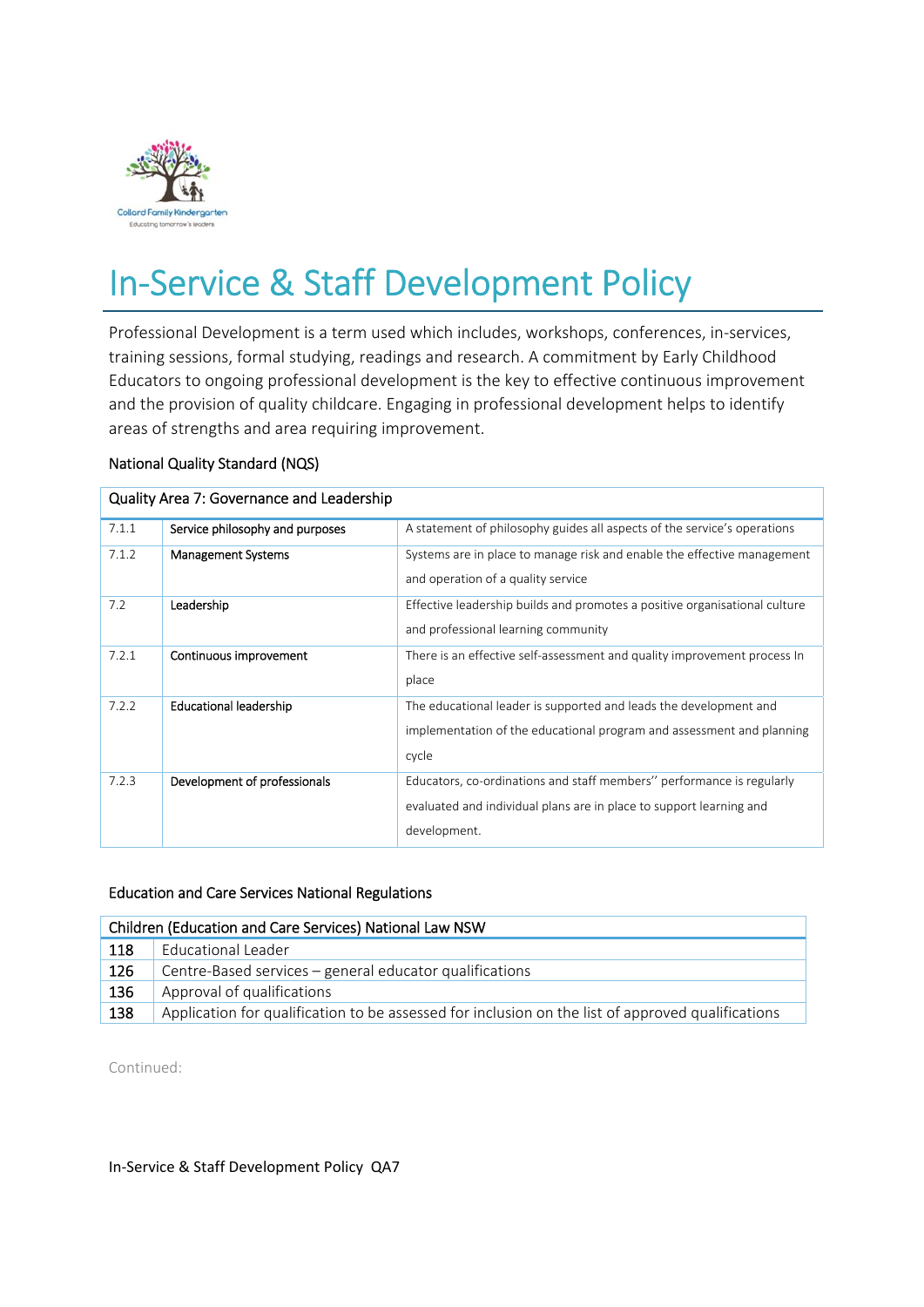

#### Related Policies

Code of Conduct Policy Curriculum (Pedagogy) and Educators Training Policy Retention of Records Policy

#### PURPOSE

Professional development allows individuals to build and improve their knowledge and skills within the early childhood industry whilst keeping up to date with current research and recommended practice.

The Early Childhood Education Sector continues to grow and change. These changes impact on licensing and assessment requirements as well as our interactions and documentation of individual children. To comply and improve we implement procedures for identifying areas in which our educators and staff can enhance skills and knowledge in the early childhood industry through relevant and effective professional development and training. We aim to review and update individual professional development plans based on performance appraisals detecting strengths, interests and goals.

#### **SCOPE**

This policy applies to Educators, Staff and Management of the Service

#### IMPLEMENTATION

The ECA Code of Ethics suggests that in relation to being professional, educators will take responsibility for articulating their professional values, knowledge and practice and the positive contribution to the early childhood profession. Educators will engage in critical reflection, ongoing professional learning and support research that builds knowledge and that of the profession.

#### Management will ensure:

- The roster supports at least one educator who holds a recognised and current first aid qualification including CPR, child protection, asthma and anaphylaxis management training
- A budgeted amount is available to provide relevant training to educators and staff
- To record all professional development completed by educators and staff and pass on relevant material to enhance skills and knowledge
- The Nominated Supervisor undertakes professional development in accordance with National Regulations and the individual professional development plan

In‐Service & Staff Development Policy QA7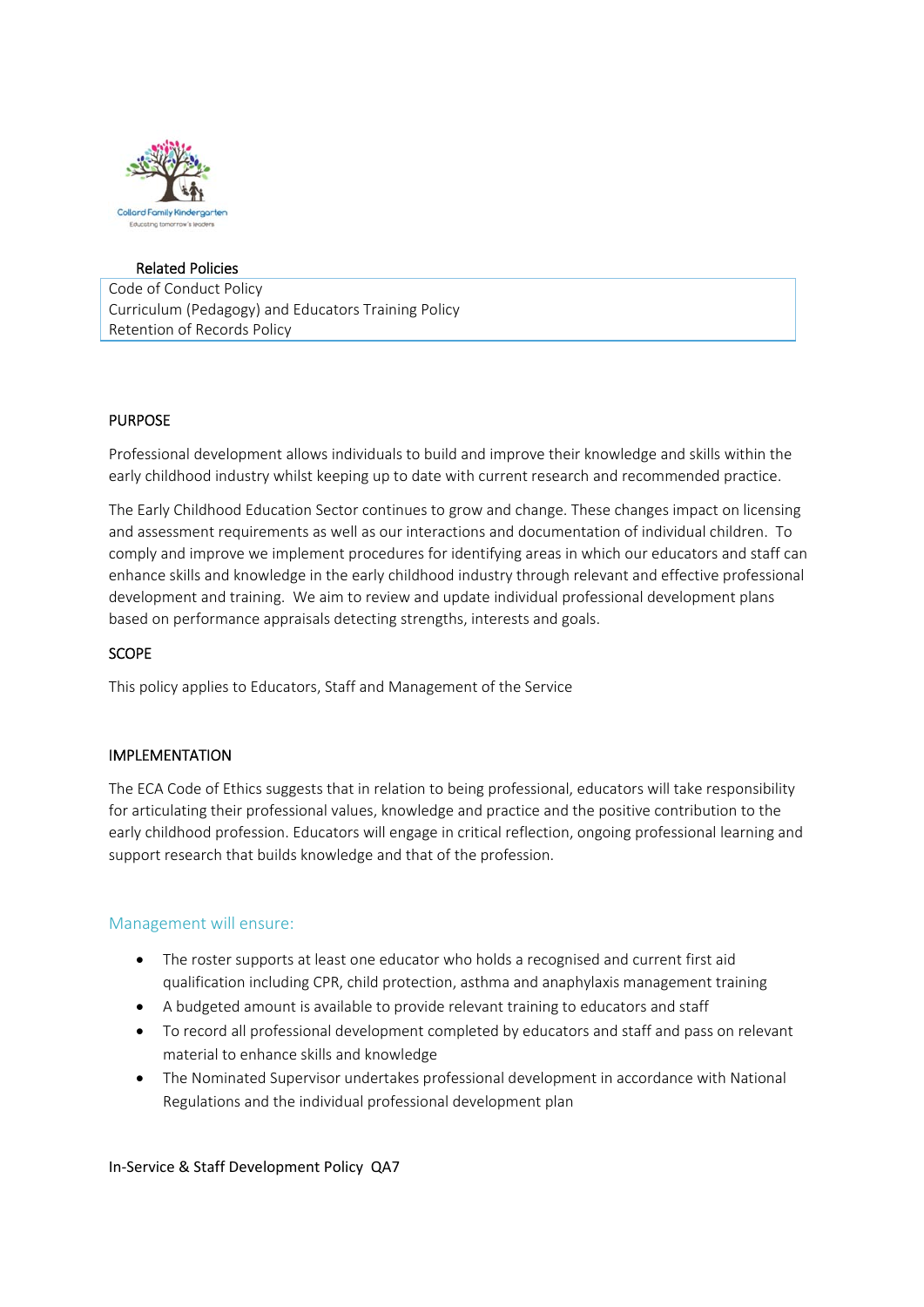

- Provide a variety of professional development for educators and staff which includes: current research and readings, team meeting discussions, in‐house training, networking, conferences etc
- Educators and staff have the opportunity to experience different rooms. This shall be achieved through rotation of educators and staff at the beginning of each calendar year. However, rotation may occur at other times of the year when deemed necessary. Individual needs will be considered when rotation occurs but the final decision should not hinder other staff members from the opportunity to develop their skills and knowledge.
- Continuity of care for the children will be the primary consideration when moving staff to different rooms. Where possible, one person familiar to the children will remain in the room.
- Mentoring programs and management support networks are implements for educators and staff to ensure guidance and inspiration
- They are positive role models for Educators and staff
- Educators are supported to attend professional development by committing time and resources in order to develop new skills and knowledge

# A Nominated Supervisor will:

- Ensure Child Protection training is valid and updated every 12‐18 months to maintain skills and knowledge required by National Regulations and best practice.
- Hold a current first aid (including CPR), asthma and anaphylaxis training at all times
- Attend a minimum of 4 professional development courses over a 12 month period
- Be a positive role model for Educators and Staff
- Collaborate with the Educational Leader to identify training needs across the service and source appropriate training and mentoring for educators
- Ensure strategies are implemented by Educators to make practical use of the information gained from professional development.

# Educators will:

- Keep up to date with Child Protection training ensuring currency and compliance
- Hold a current first aid (including CPR), asthma and anaphylaxis training at all times
- Attend a minimum of 4 professional development courses over a 12 month period
- Permanent-part time and casual staff (other than relief staff) are to attend a minimum of 1 inservice per calendar year.
- Seek assistance and direction from the Service's Educational Leader regarding the in-services and training.

In‐Service & Staff Development Policy QA7